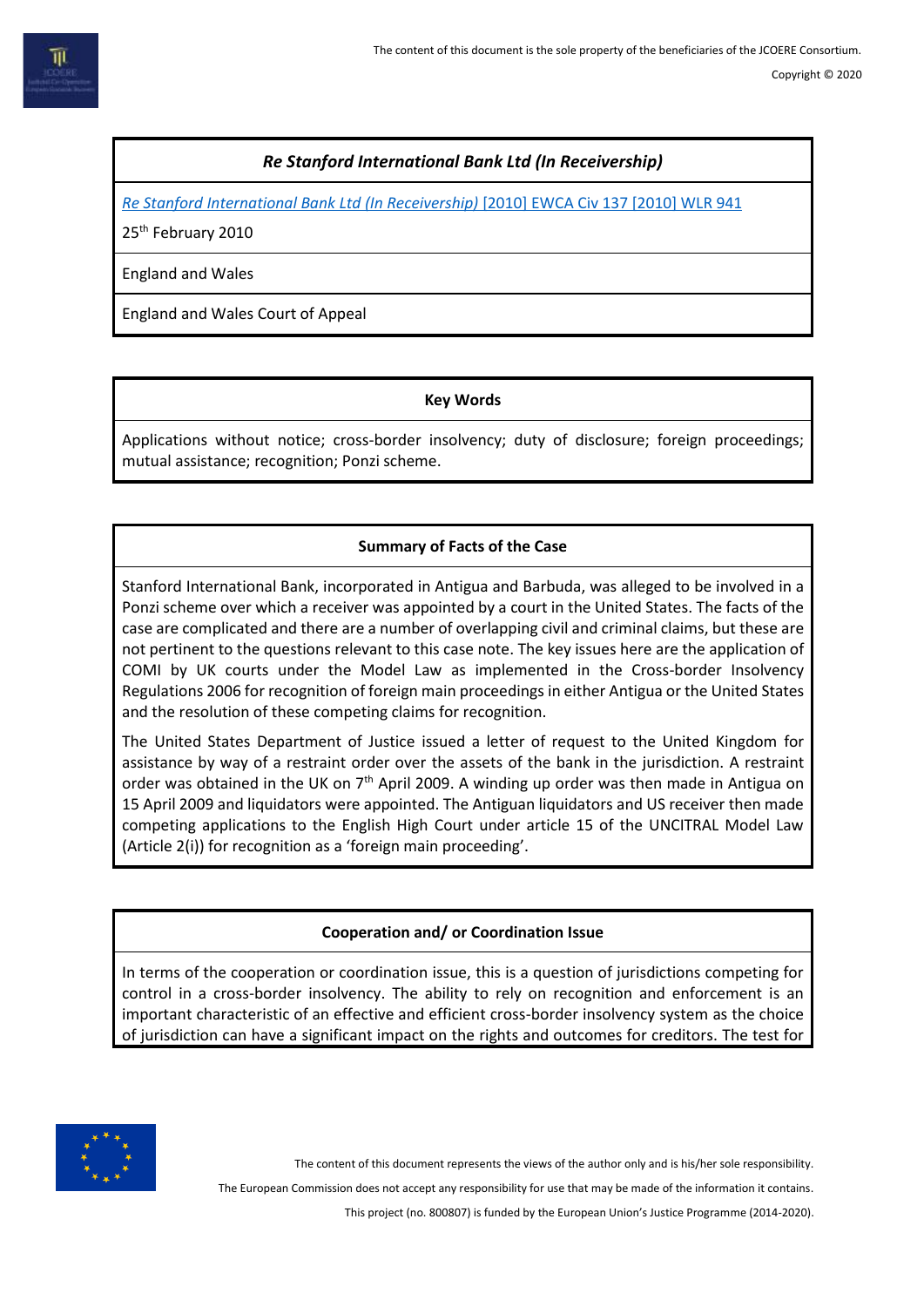



establishing jurisdiction therefore needs to be clear and certain in order to avoid an escalation of claims in which jurisdictions are vying for control.

This case is also interesting from a cooperation and coordination perspective due to its heavy application of the *Eurofood* case to the COMI test set out under the Cross-Border Insolvency Regulations 2006 (CBIR) in the UK, which is based on the UNCITRAL Model Law to establish which jurisdiction should be considered the foreign main proceedings, a recognition issue.

This reasoning has been challenged based on the contention that it would have been more appropriate to rely on United States cases that also rely on the COMI as set out under the US Bankruptcy Code Chapter 15 provisions on cross-border insolvency which is also based on the UNCITRAL Model Law (Ho 2011). The COMI tests under the EIR Recast and the Model Law do differ and as the CBIR implements the Model Law, it would arguably have been more relevant to apply cases that also rely on COMI as defined therein. Further it should be noted that the concept and purpose of COMI also differs between the Model Law and the EIR Recast, as noted by Look Chan Ho (400):

'Under the EC Insolvency Regulation, the COMI concept controls which jurisdiction may open insolvency proceedings; whereas under the Model Law, the COMI concept merely determines the nature of the foreign insolvency proceedings for recognition purposes.'

On an international cross-border level, this case might have introduced more confusion than clarity in relation to the establishment of COMI under legislation implementing the jurisdiction provisions under the UNCITRAL Model Law, though it is not an issue that has arisen significantly since then either.

(Look Chan Ho, 'Misunderstanding the Model Law: *Re Stanford International Bank'* (2011) July/August Butterworths Journal of International Banking and Financial Law 395).

#### **Resolution**

Lewison J of the English High Court held that the Antiguan proceeding qualified as a foreign main proceeding under the CBIR but that the US receivership did not. He denied the US jurisdiction on the basis of the application of the COMI test set out under the EIR – that the presumption that a debtor's COMI was in the state in which its registered office was located would only be rebutted by factors which were both objective and ascertainable by third parties. On appeal, the Court of Appeal found in favour of the Antiguan liquidators, agreeing with Lewison J that the US receivership was not to be considered a 'foreign proceeding' and that therefore the receiver was not a 'foreign representative' under the CBIR. In contrast, the Antiguan liquidation did qualify as a foreign proceeding and the COMI of Stanford was also in Antigua.

A thorough analysis was made by the court of the jurisdiction provisions of the UNCITRAL Model Law as implemented by the CBIR to establish which of the two proceedings should be considered the main insolvency proceedings. In so doing, in the main judgment written by the Chancellor, a number of European and English cases, including in particular *Eurofood*, were discussed to establish the COMI test, its presumption and criteria for rebutting that presumption of jurisdiction. Applying the Model Law test of COMI, the Chancellor first noted that the COMI of Stanford depends on the application of the presumptions to it, i.e. that the COMI is the place of registered office [para 30]. In explaining how the presumption could be rebutted, the Chancellor then cited *Eurofood* para 34:

'…the simple presumption laid down by the Community legislature in favour of the registered office of that company can be rebutted only if factors which are both objective and ascertainable by third parties enable it to be established that an actual situation exists which is different from that which locating it at that registered office is deemed to reflect.' [para 42].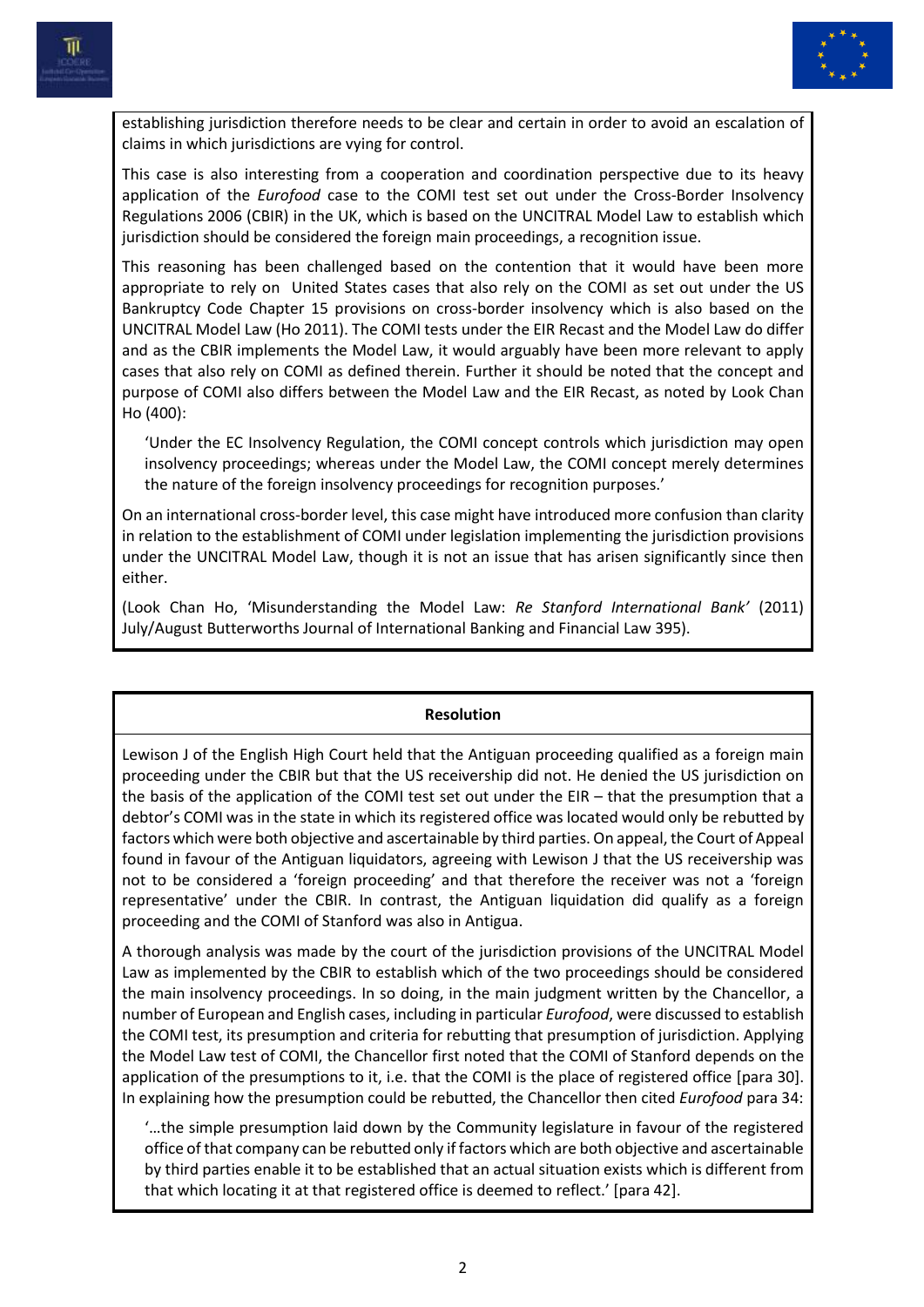



The Chancellor rejected the contention that Lewison J had applied the wrong test by elevating the ascertainability test into a pre-condition for reconsideration of the location of COMI as being different from the registered office under the CBIR/Model Law. The Chancellor found that ascertainability by third parties was conclusive and that Lewison J was correct in confining that ascertainability to those matters that are already in the public domain and what a typical third party could learn by dealing with the company, excluding those aspects that could only be ascertained by inquiry [para 56]. In finding that Lewison J used the correct test, the Chancellor found it was not open to the Court of Appeal to 'contradict the judge's conclusion on the same evidence as was before him.' [para 58]

Thus, the Chancellor concluded that: (1) the US receivership is not a foreign proceeding within the meaning of Article 2(i) of the UNCITRAL Model Law; (2) the Antiguan liquidation is a foreign proceeding is a foreign proceeding; (3) the presumption of COMI has not been rebutted (i.e. it is the place of registered office in Antigua); and (4) the Antiguan liquidation is the foreign main proceedings in this case.

#### **Applicability to Preventive Restructuring**

Member States can choose whether or not to include their preventive restructuring frameworks in Annex A of the EIR Recast. If the frameworks are not included, they may very fell fall to be considered under alternative jurisdiction rules depending on the jurisdiction in question. Given the exit of the UK from the European Union, recognition rules are likely to fall back on the CBIR should a European Member State seek recognition in that jurisdiction. Thus it is somewhat comforting that the UK courts have relied on the tests under EU law to establish COMI as it adds certainty to what would otherwise be a rather uncertain set of new circumstances in Europe.

## **Applicability of Existing Rules and Guidelines**

## *The EIR Recast*

Were such a case to be heard between EU Member States, the reasoning set out in this case would apply equally to the establishment of COMI as despite the fact that the case itself was heard under implementing provisions of the UNCITRAL Model Law, the UK court relied almost explicitly on the tests derived under the key COMI Case of forum determination, Eurofood. Thus, relying on Article 19 of the EIR Recast, recognition is automatic as long as COMI has been determined subsequent to Article 3(1) and the presumption of place of registered office has not been rebutted by factors that are objective and ascertainable to third parties, per *Eurofood*.

There may be the potential for a distinction to be made between initial recognition under the EIR Recast and continued co-operation and the format this takes, which comprises a part of the subject matter of the JCOERE Reports. In this context the obligation of co-operation might be equivocated to the common law treatment of judicial assistance in this case.

## *Guidelines and Recommendations*

The rules and guidelines provided in the European context for assisting in cross-border insolvency and restructuring matters do not really help with regards to the establishment of jurisdiction, therefore it is sufficient to rely upon the Recitals and Articles of the EIR Recast in relation to the rules that would govern this case were it heard today.